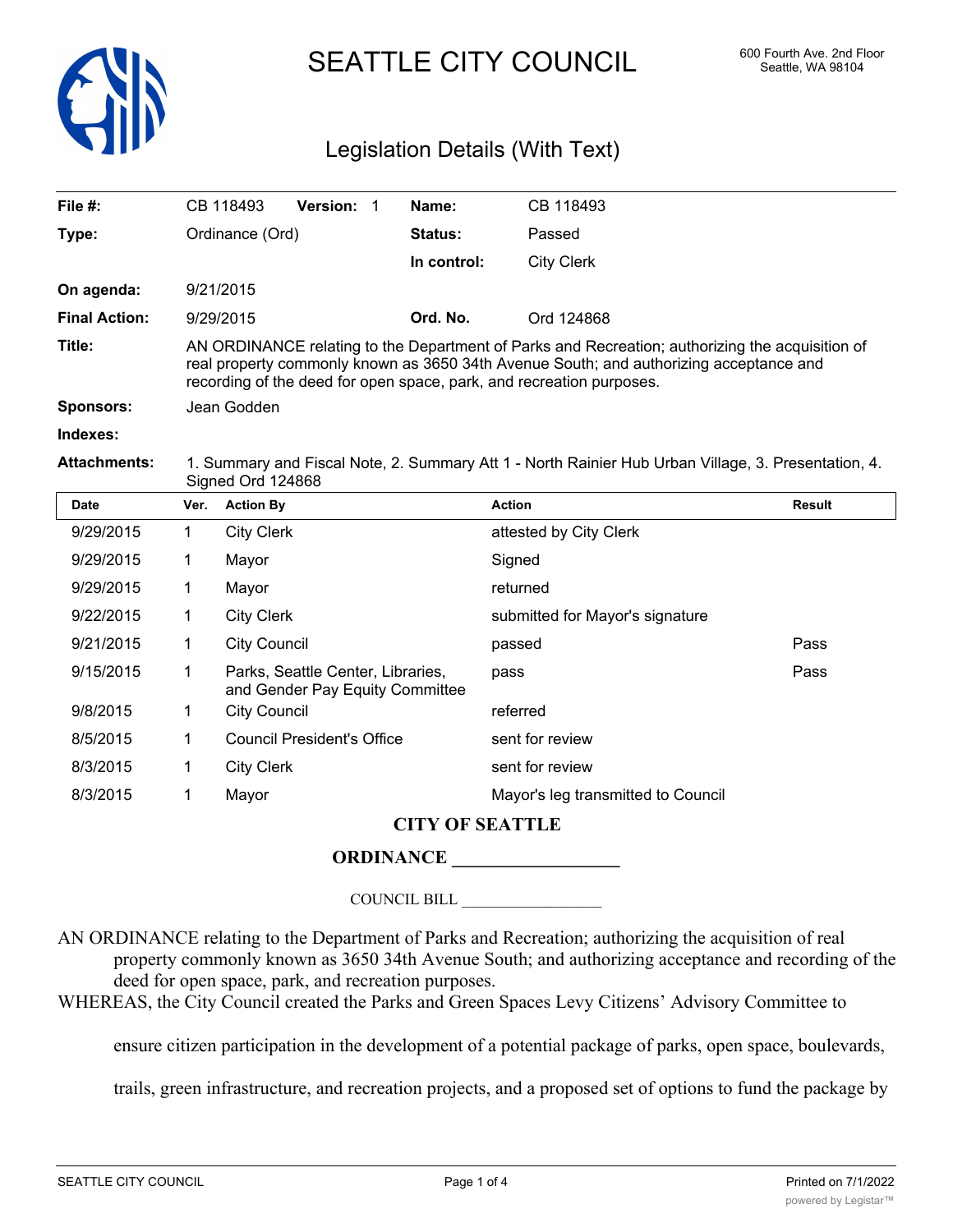Resolution 31055; and

- WHEREAS, the Parks and Green Spaces Levy Citizens' Advisory Committee, after being duly appointed and after spending many hours in open meetings and receiving public testimony and deliberating on the levy, voted by a strong majority to recommend that the City Council place a \$145,500,000 six-year levy proposal for park purposes before the voters of Seattle; and
- WHEREAS, in response to this recommendation, the City Council passed Ordinance 122749, placing Proposition 2, the 2008 Parks and Green Spaces Levy, before the voters of Seattle; and

WHEREAS, the 2008 Parks and Green Spaces Levy was approved by Seattle voters on November 4, 2008; and

- WHEREAS, Ordinance 122749 identifies the North Rainier Hub Urban Village for a potential neighborhood park acquisition; and
- WHEREAS, the Department of Parks and Recreation considers the North Rainier Hub Urban Village as significantly underserved with quality open space, and the area is, therefore, a priority area for additional acquisition of parks and open space; and
- WHEREAS, The City of Seattle ("City") purchased the property located at 3640 35th Avenue South ("Cityowned Property") on December 29, 2011 from Southeast Effective Development, a Washington nonprofit corporation;
- WHEREAS, the existing City-owned Property is small in size totaling only 6,480 square feet, but Southeast Effective Development has offered to sell its property located at 3650 34th Avenue South, as well as four additional vacant parcels, which are adjoining, or adjacent to, the City-owned Property which, if purchased by the Department of Parks and Recreation and added along with the City-owned Property, would create a sufficient size and space for a three-quarter-acre City park; and
- WHEREAS, the City has determined that the purchase of the Southeast Effective Development's adjacent properties will enhance the size of the new North Rainier Hub Urban Village neighborhood park and better meet the criteria to address open space needs established in Seattle's Parks and Recreation 2006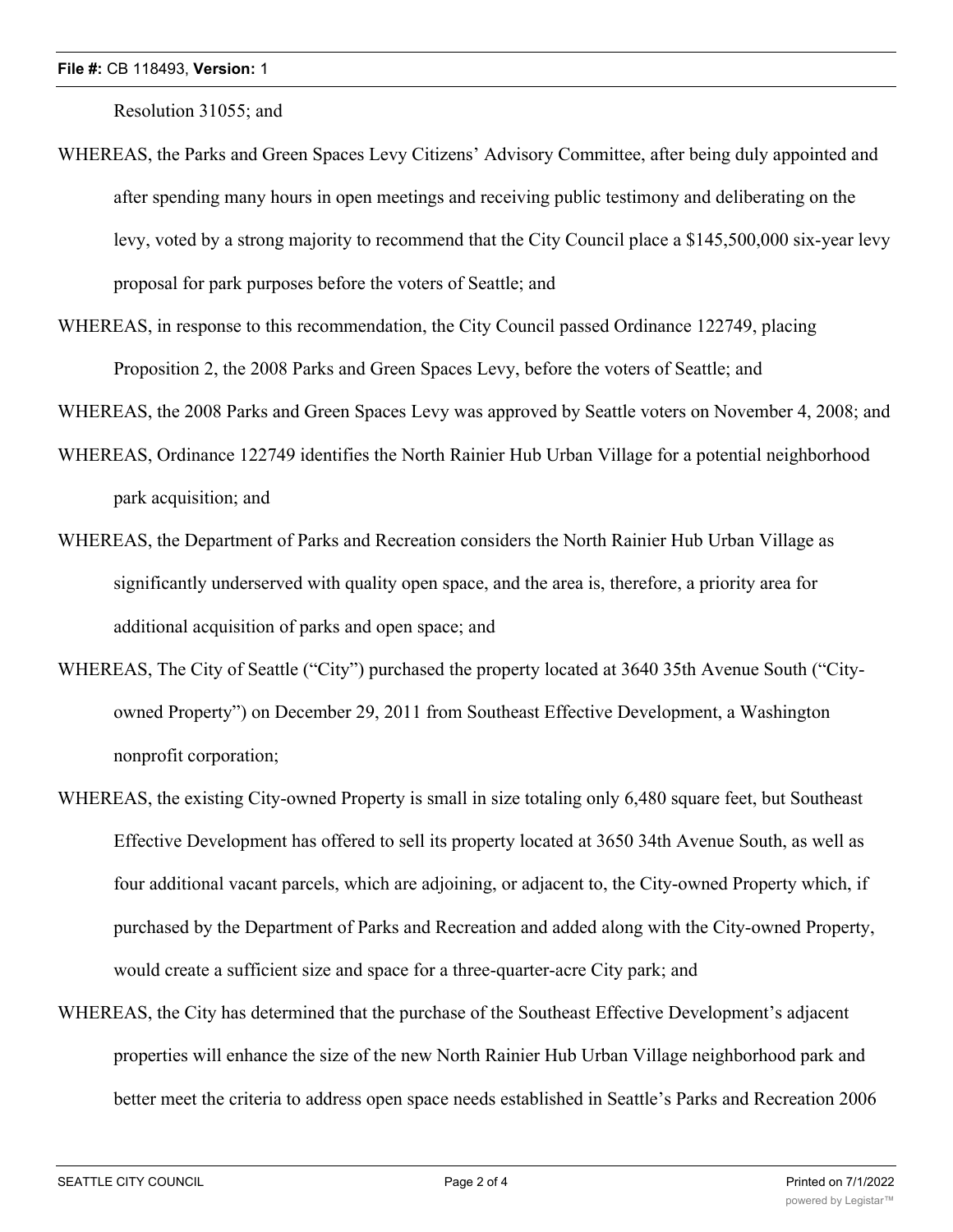Development Plan, and Seattle's 2006 Open Space Gap Report Update, and the acquisition of the aforementioned adjoining and adjacent property is in the public's best interest to acquire the same for open space, park, and recreation purposes; NOW, THEREFORE,

#### **BE IT ORDAINED BY THE CITY OF SEATTLE AS FOLLOWS:**

Section 1. The Superintendent of Parks and Recreation ("Superintendent"), or the Superintendent's designee, is authorized, on behalf of The City of Seattle, to acquire real property commonly known as 3650 34th Avenue South for a purchase price not to exceed \$1,250,000. The legal description of the real property (referred to hereafter as the "Property") is as follows:

Lots 5 through 8 and Lots 13 through 16, inclusive, Block 44, C.D. Hillman's Rainier Boulevard Garden Addition to the City of Seattle, according to the plat thereof recorded in Volume 12 of Plats, page 65, in King County, Washington.

Section 2. The Superintendent of Parks and Recreation, or the Superintendent's designee, is authorized to execute all documents and legal instruments as he deems necessary or desirable to accomplish acquisition of the Property consistent with this ordinance. The Superintendent, or the Superintendent's designee, is authorized to accept the deed of the Property on behalf of the City by attaching his written acceptance thereof and by recording the same. By authorization of this ordinance, the Property shall be accepted and designated by the City for open space, park, and recreation purposes, and placed under the jurisdiction of the Department of Parks and Recreation.

Section 3. This ordinance shall take effect and be in force 30 days after its approval by the Mayor, but if not approved and returned by the Mayor within ten days after presentation, it shall take effect as provided by Seattle Municipal Code Section 1.04.020.

Passed by the City Council the \_\_\_\_\_ day of \_\_\_\_\_\_\_\_\_\_\_\_\_\_\_\_\_\_\_\_\_\_\_\_\_\_\_\_\_\_, 2015, and signed by me in open session in authentication of its passage this